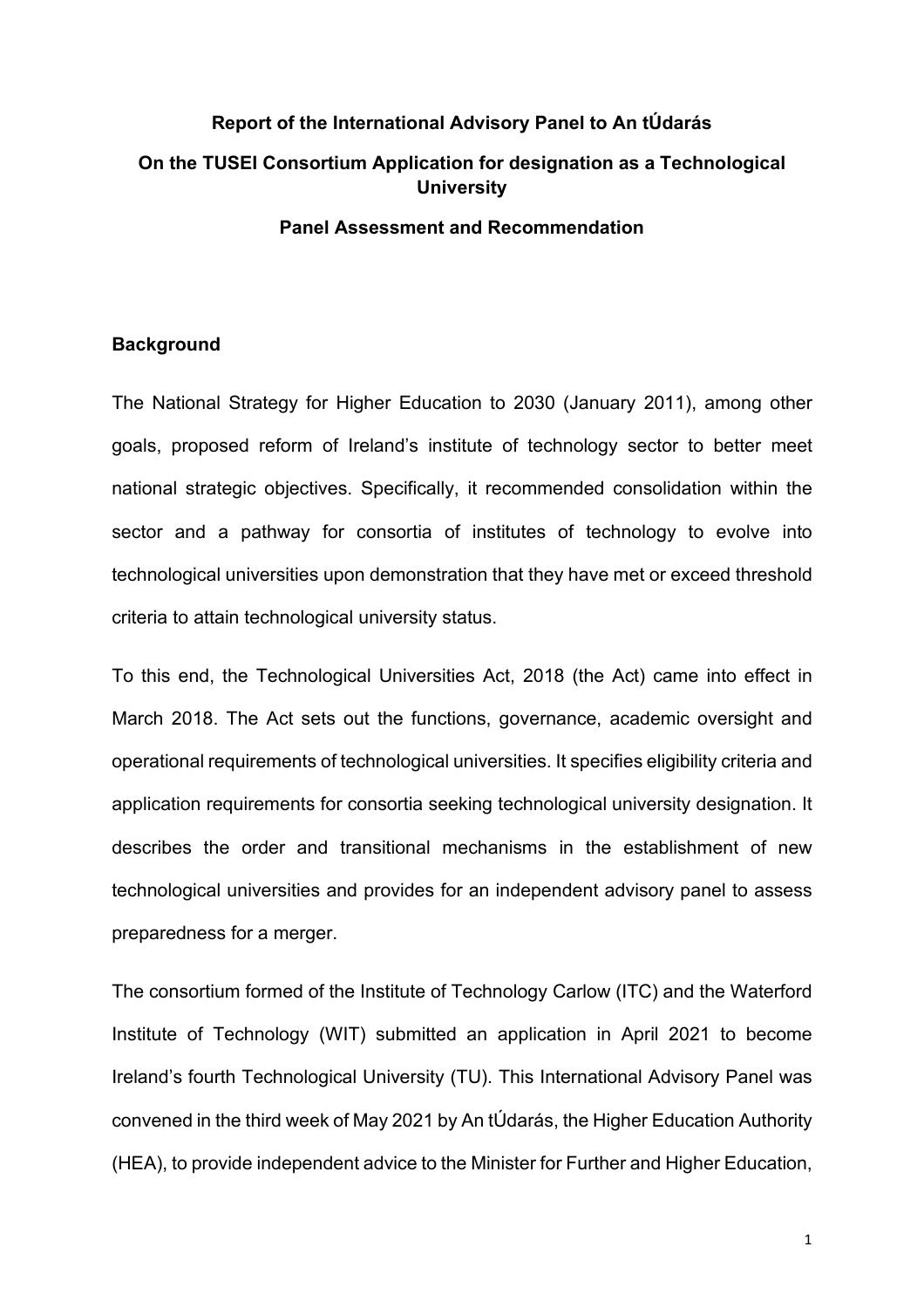Research, Innovation and Science on the merits of the ITC-WIT application for technological university status.

#### **Introduction: Panel Activities**

The panel conducted all activities virtually, given the ongoing COVID pandemic. Application materials were received and reviewed beginning late May 2021. Meetings were held on seven days between July 5, 2021 and July 15, 2021 and included discussions with the HEA staff and executive, QQI leadership, representatives from the constituent union branches, the CEO of the Technological Higher Education Association, the BDO auditor who conducted an "Eligibility Criteria Sample Process Review," and 20 discussions with ITC and WIT representatives and external stakeholders on general and specific topics related to desire for a merger of the two institutes into one technological university. Institutional representatives included the Institutes' presidents, senior staff, Board Chairs, academic and administrative staff and their union representatives, and student representatives. External stakeholders represented a wide variety of organisations and enterprises from the community and industry. An email address was also made available by the HEA for any comments that institutional constituents might want to make via that conduit; 37 emails were received.

The panel would like to have seen more detailed and specific information in the documentation supporting this application. We requested and received additional information in the course of our work but find ultimately that many questions remain, particularly with regard to the operationalisation of the application's high-level strategic and aspirational plans and the extent to which stakeholder confidence that the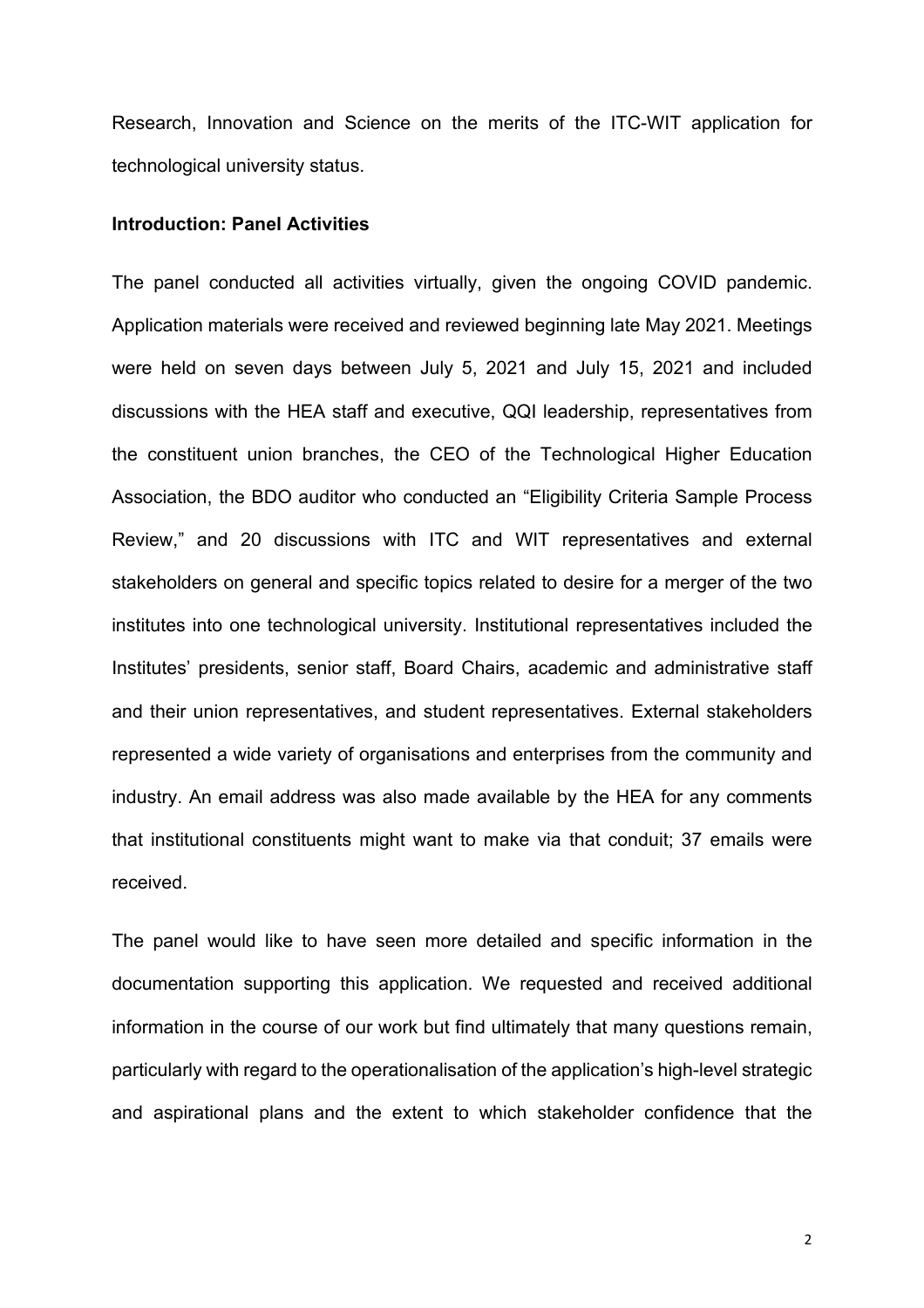consortium is and will be ready to operate as a technological university on designation day is well founded.

#### **General Findings**

The various meetings held allowed the panel to verify the application information received, to pose questions of clarification regarding definitions and data provided, to request additional information, and to obtain a range of perspectives on the issues. It allowed the panel to observe the great enthusiasm for this proposed technological university across all constituencies, without exception. However, basic questions regarding specifics of how these two institutions have come together and will operate as a technological university were often answered looking forward to activities that will occur subsequent to designation day.

It is clear that no consortium applying for TU status can be expected to be structured and operating as a TU prior to its designation as such. Nonetheless, given the length of time devoted to this project since the signing of a 2017 MOU (not counting a previous MOU from 2014), the panel was surprised by the low level of progress that has been made in moving the consortium to the level of compliance with the Act's criteria that the panel reads as requisite to designation as a TU. An overwhelming amount of the work needed to create appropriate unified structures and operations for a TU by designation day is slated to occur after that day, which has already been announced by the Minister as January 1, 2022.

Section 30 of the Technological Universities Act 2018 states that "An application by applicant institutes under section 29 shall include information… (b) demonstrating that plans and arrangements are in place for managing academic, financial and administrative matters arising on the making of an order under section 36 and (c) to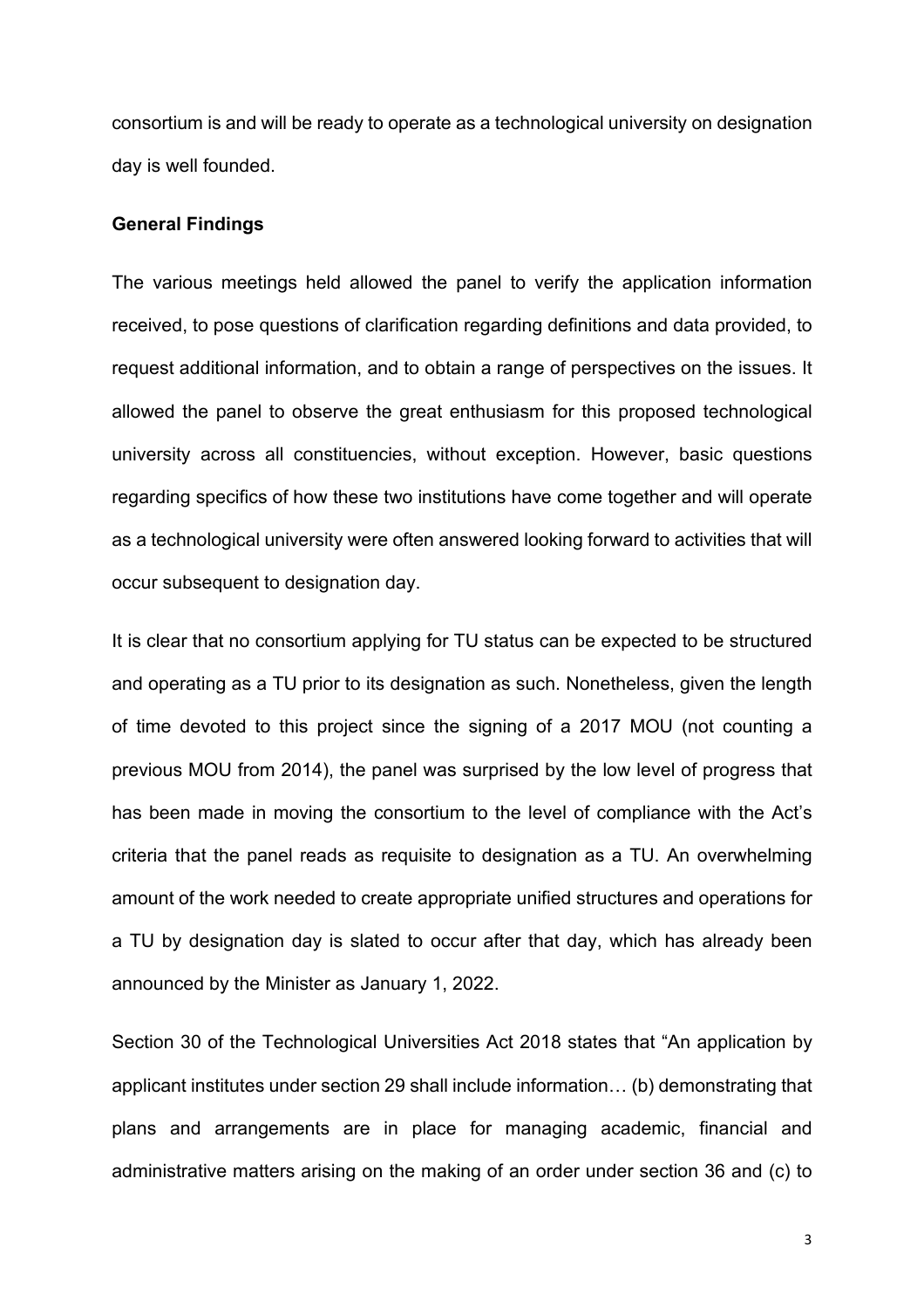enable the Minister and advisory panel to have regard to the matters referred to in section 34(2)." The panel did not find this application to demonstrate that those plans and arrangements are in place. In many cases it heard that operations within the two current institutions will continue as they are past designation day, simply under one umbrella, and come together later. A review of the work of 33 working groups to date revealed a large number of policies and procedures that are still in development or to be developed.

Given the difficulties experienced by the consortium over the past four to seven years in coming together, it is understandable that the stage of progress reached at this time is what it is. The panel's question is whether understanding those difficulties relieves the consortium of meeting the criteria in the Act prior to designation day.

#### **Panel Assessment Process**

The panel reviewed the consortium's application and supporting documentation and engaged with consortium representatives and others in a series of meetings (see Appendix 1) to assess the consortium's performance against the eligibility criteria set out in the Act and its overall level of preparedness to transition to TU status. The panel also reviewed the audit work performed by BDO advisors, as reported in its report, "Technological Universities Act 2018 Eligibility Criteria Review: Technological University of South-East Ireland."

In what follows, the panel relates its findings regarding compliance with criteria specified in the Act. Simpler statements regarding compliance are made in those areas where compliance is clear; more detailed explanations are provided where the panel did not find compliance to clearly be the case.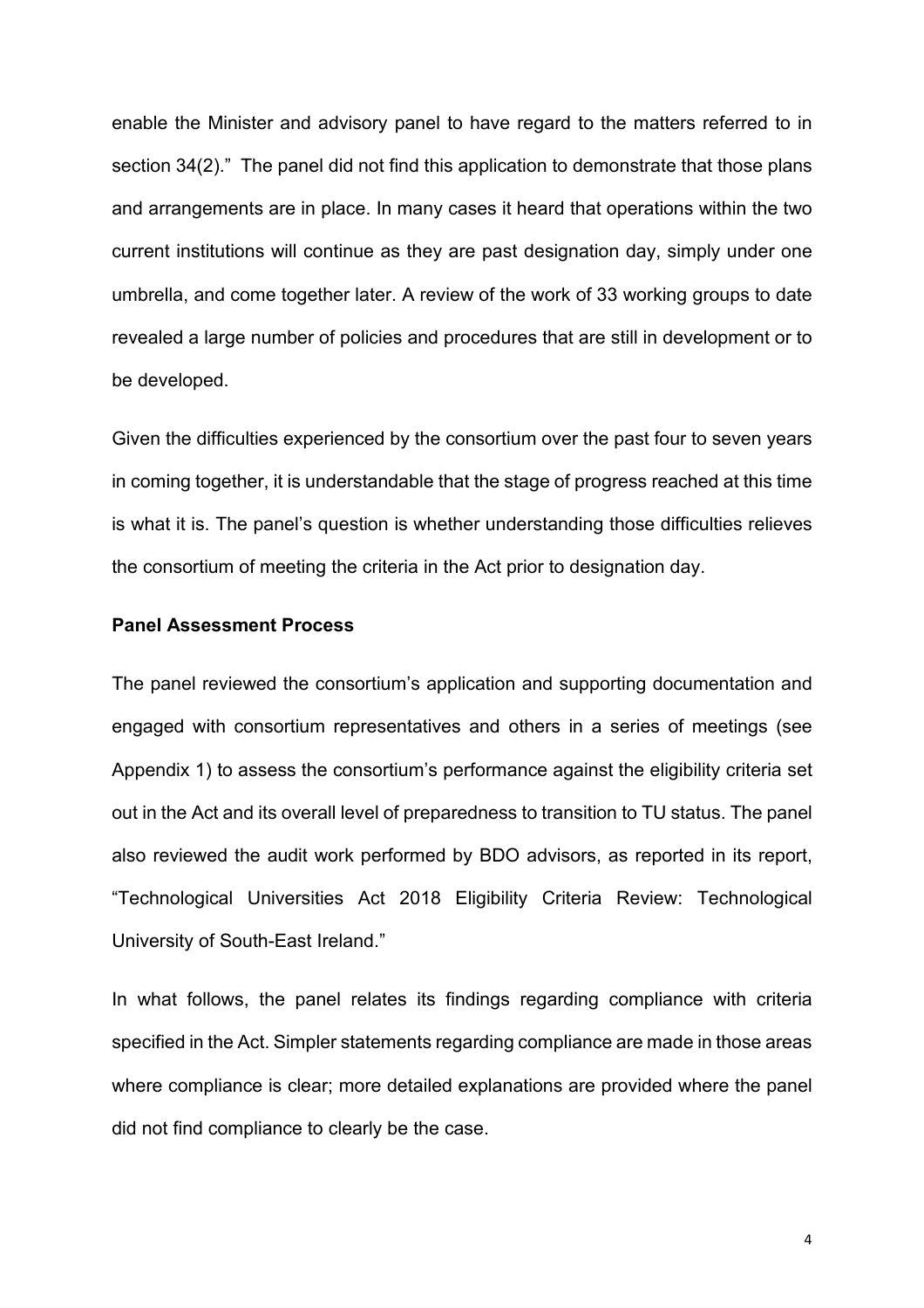## **Performance Metrics and Compliance with Eligibility Criteria of the Technological Universities Act 2018**

#### **Section 28 (1)(a)-(b): Student numbers**

Section 28 (1)(a) of the Act requires that applicant institutions' current student bodies comprise at least 4% research students (*criterion met*), and that 30 % of students in programmes leading to at least an honours bachelors degree fall within certain classes (*criterion met*). Section 28 (1)(b) of the Act requires that the percentage of research students be increased to a minimum of 7% within ten years (*panel is satisfied that this criterion can be met*).

The panel notes that the current percentage of research students, 5.14%, should easily grow to a minimum of 7% over a ten-year period, recognizing the factors that the consortium points to as reasons for confidence in this projection. It notes further that no specific plans are laid out to ensure this growth, but that more detailed plans are to be developed once the TU and its new president and governing board are in place.

#### **Section 28 (1) (c)-(f): Staff qualifications**

Section 28 (1)(c)(i) of the Act requires that of applicant institutions' current full-time academic staff engaged in providing programmes leading to at least honours bachelors degree level, at least 90% hold a masters or doctoral degree (*criterion met*). Section 28 (1)(c)(ii) requires that at least 45%of these staff hold a doctoral degree or equivalent, and that the percentage of staff in the latter category not exceed 10% (*criterion met*). Section 28 1(d) also requires that the percentage of doctorally qualified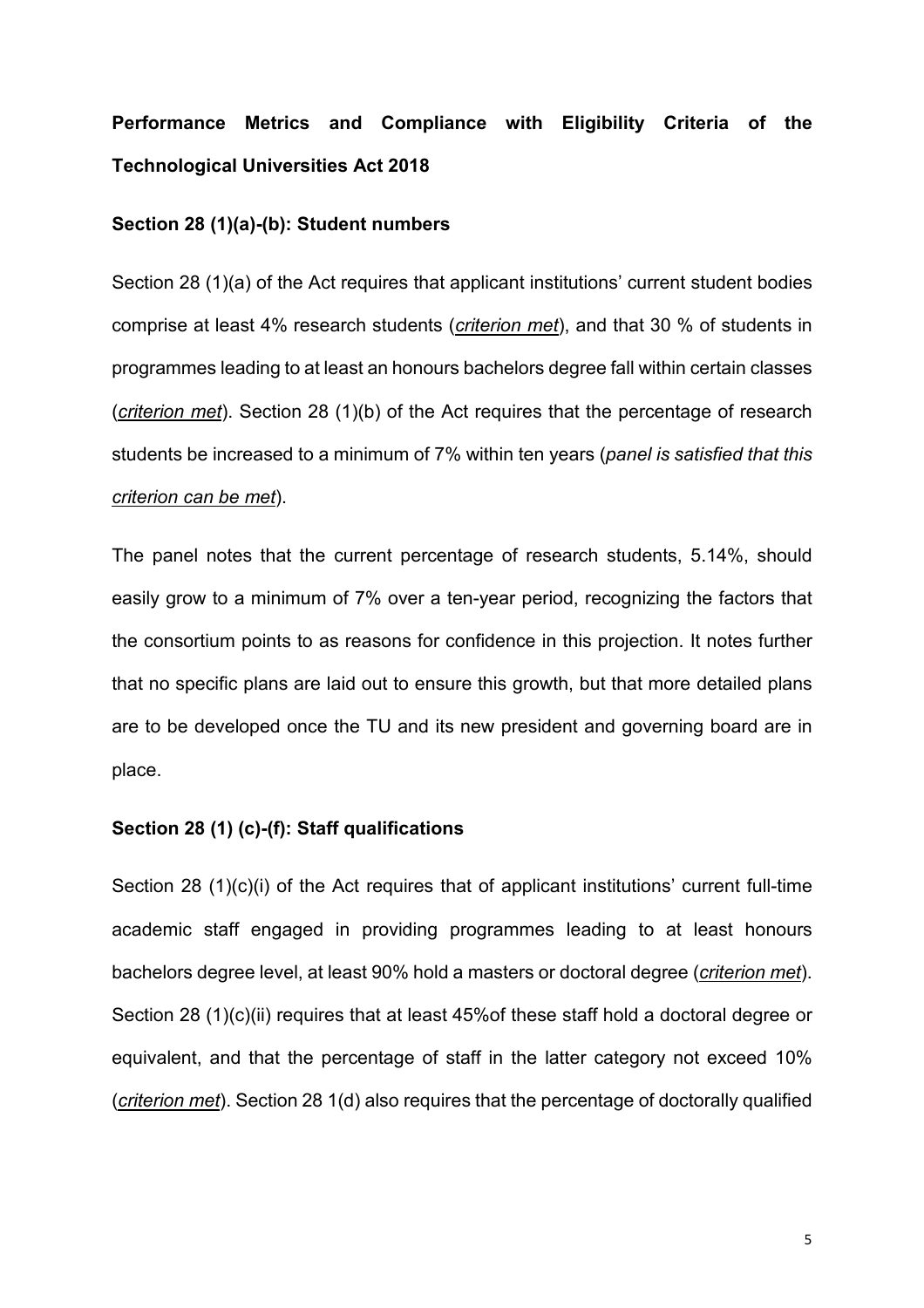staff increase from 45% to 65% within ten years (*panel is satisfied that this criterion can be met*).

The consortium reports, and the BDO audit confirms, that 94.61% of staff in the category referred to in Section 28 (1)(d) hold a master's degree or doctorate. The percentage of those holding a doctoral degree is reported and confirmed by BDO to be 51.27%.<sup>1</sup> To reach 65% of doctorally qualified staff in this category over a ten-year period should be feasible, but as in the case with research student growth projection, the consortium has presented only very general strategies as to how this number will be achieved. A more detailed development plan is to be created post-designation.

Section 28 (1)(e) requires that at least 80% of staff engaged in the provision of doctoral programmes and conduct of research hold a doctoral degree or equivalent and have a record of continued research in an area relevant to the programme. (*criterion met*). Section 28 1(f) requires that each of the full-time academic staff engaged in the supervision of students registered on level 10 programmes hold either a doctoral degree or the equivalent and have a record of continued conduct of research in an area relevant to the programme (*panel is satisfied that the criterion is met*).

Of the 137 staff engaged in the provision of a doctoral programme and the conducting of research, 120, or 87.59%, were reported to hold doctoral degrees. The number of staff supervising PhD students is 82; 100% of these staff were reported to hold a doctoral degree. All of these staff are reported to be actively engaged in research. The

<sup>&</sup>lt;sup>1</sup> The panel notes that QQI figures on doctorally qualified staff differed from this figure but that HEA figures agree with those presented by the consortium.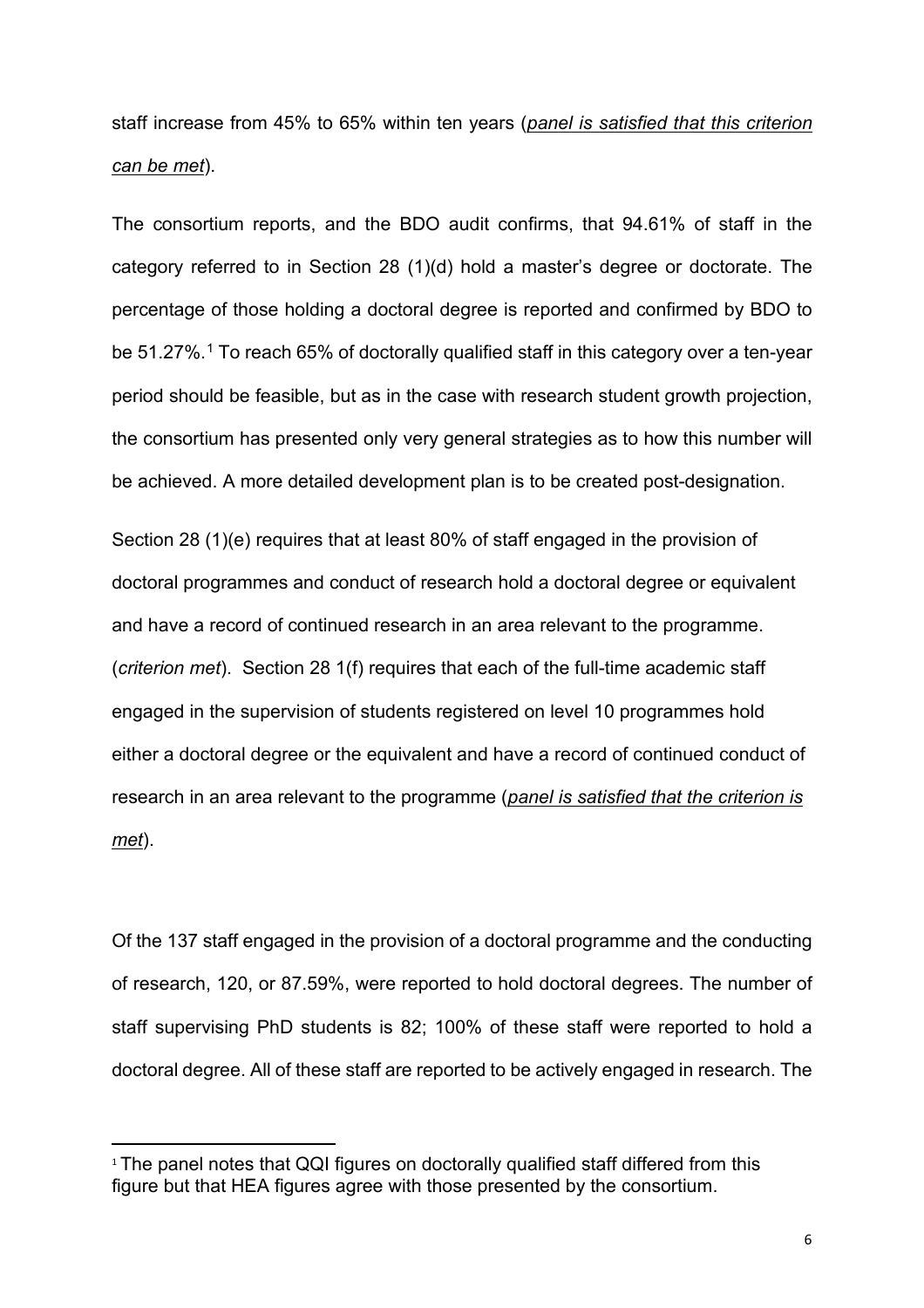panel did not receive specific information on "a record of research in an area relevant to the programme" for all of these staff but on the basis of discussions with faculty members it is satisfied that the criterion is met.

#### **Section 28 1(g)(h)(i)(j): Research capacity**

Section 281(g) requires that applicant institutes provide programmes leading to doctoral degrees in at least three fields of education (*criterion met*).

The consortium offers doctoral degrees in the areas of Information and Communications Technologies; Natural Sciences, Math and Statistics; Engineering, Manufacturing and Construction; and Business, Administration and Law.

Section 28 1 (h) requires that the institutions (i) carry out innovation activity and conduct research to a high standard and that (ii) these efforts have positive social and economic effects on stakeholders in the region (*criteria met*).

The consortium notes that it has received jointly 717 research grants in 2017-2019, €37 million in European funding through 26 successful submissions, and four INTERREG projects in 2019 jointly worth €10.65 million. The institutes currently host four Enterprise Ireland Technology Gateways, one at ITC (Design + Applied Design); three at WIT (SEAM, Advanced Manufacturing; PMBRC, Pharmaceutical and Healthcare; Walton Institute, Mobile Services). The partners are also hosts to five Designated Activity Companies funded under the Regional Enterprise Development Fund. Specifically with regard to the South-East region, the panel heard from a number of business, industry, and community representatives about the positive impact of the consortium's innovation and research efforts.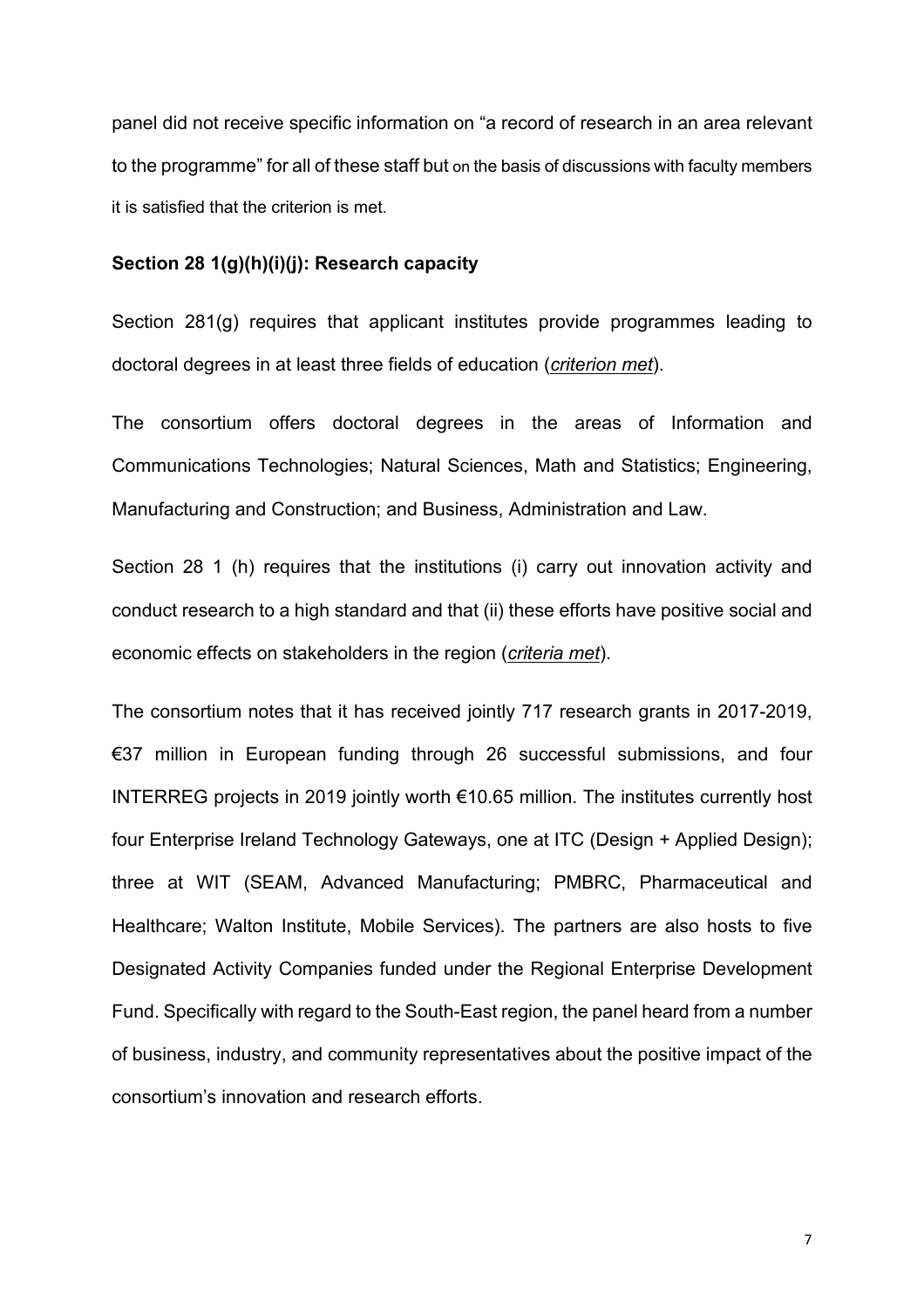Section 28 1 (i) requires that programmes leading to the award of a doctoral degree comply with all QQI policies (*criterion met*).

Both applicant institutions have undergone QQI review recently and found to meet QQI standards. QQI representatives with whom the panel met confirmed that each institution has had its QA procedures approved and that each institution has submitted Annual Institutional Quality Reports regarding any modifications that are reviewed by that agency. QQI representatives also noted that a review of the new TU would be required within 18 months of designation.

Section 28 1 (j) requires that the consortium have a plan that demonstrates that it would have the capacity as a TU to increase within five years of the date of making an order to at least five the number of fields of education in which programmes leading to a doctoral degree and the staff and students conduct research *panel is satisfied that the criterion can be met*).

The consortium's application notes its areas of research strength ranging from "emerging" to "high performing." While there is no plan provided, as required by this criterion, to increase the number of fields of education in which programmes lead to a doctorate and research is conducted, the area of Health, Welfare, Sports and Nutrition, deemed "developing" could, in the opinion of the panel, be raised to the level intended by this criterion. The panel stresses that while this development is in the realm of possibility, it notes that no plan was presented related to the specifics of how this field was to be elevated from "developing" to "matured," nor is any of these descriptors defined.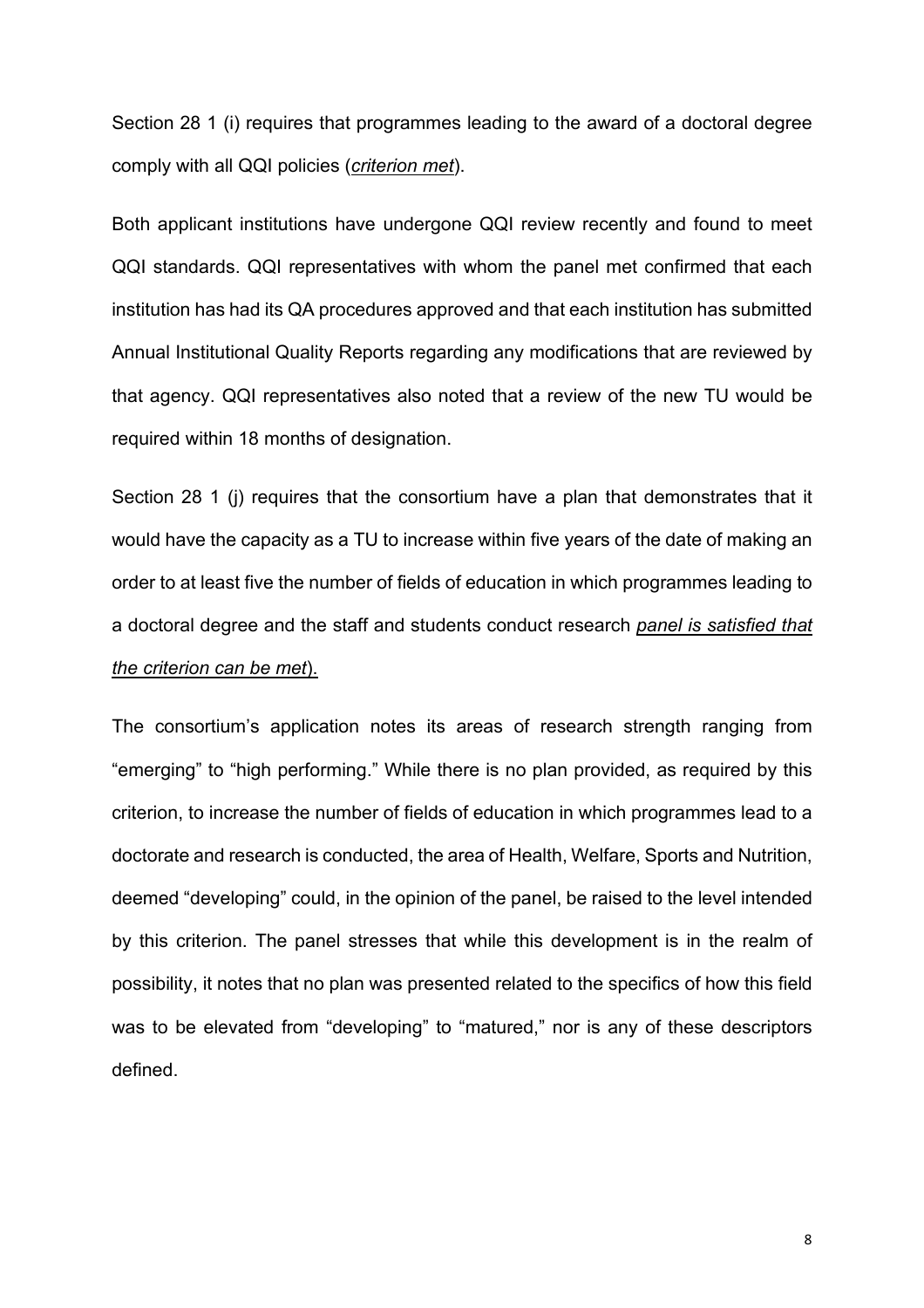#### **Section 28 (1) (k) Capacity to perform the functions of a TU**

This section requires that the applicant institutes *have the capacity at the time of application* [emphasis added] for an order under section 36 to effectively perform the functions of a technological university and in particular to demonstrate

(i) that they have integrated, coherent and effective governance structures in place concerning academic, administrative, and management matters (*criterion not met*).

The history of this project and the level and amount of work accomplished to date have not, in the view of the panel, provided evidence of integrated, coherent and effective governance structures concerning academic, administrative, and management matters. Oversight of the project has been discontinuous, with overlapping and seemingly duplicative leadership bodies, and the concrete work of collaboration on the specifics of unified academic, administrative, and management matters did not begin in earnest until September 2020, three years after a 2017 MOU between the two institutes was signed—as noted, the second MOU that had been agreed to since initial conversations began between ITC and WIT in 2011-2013.

It is not the case that no work was accomplished between the 2014 MOU and the 2017 MOU. During that time, it is reported that vision, mission and values and an implementation framework were worked on to identify issues and thematic areas to be addressed in coming together as one institution. High-level conversations are said to have occurred during this period about forming a unitary institution. The work within and between the institutions from 2017 forward, however, cannot in the view of the panel be characterised as having led at the current time to "integrated, coherent and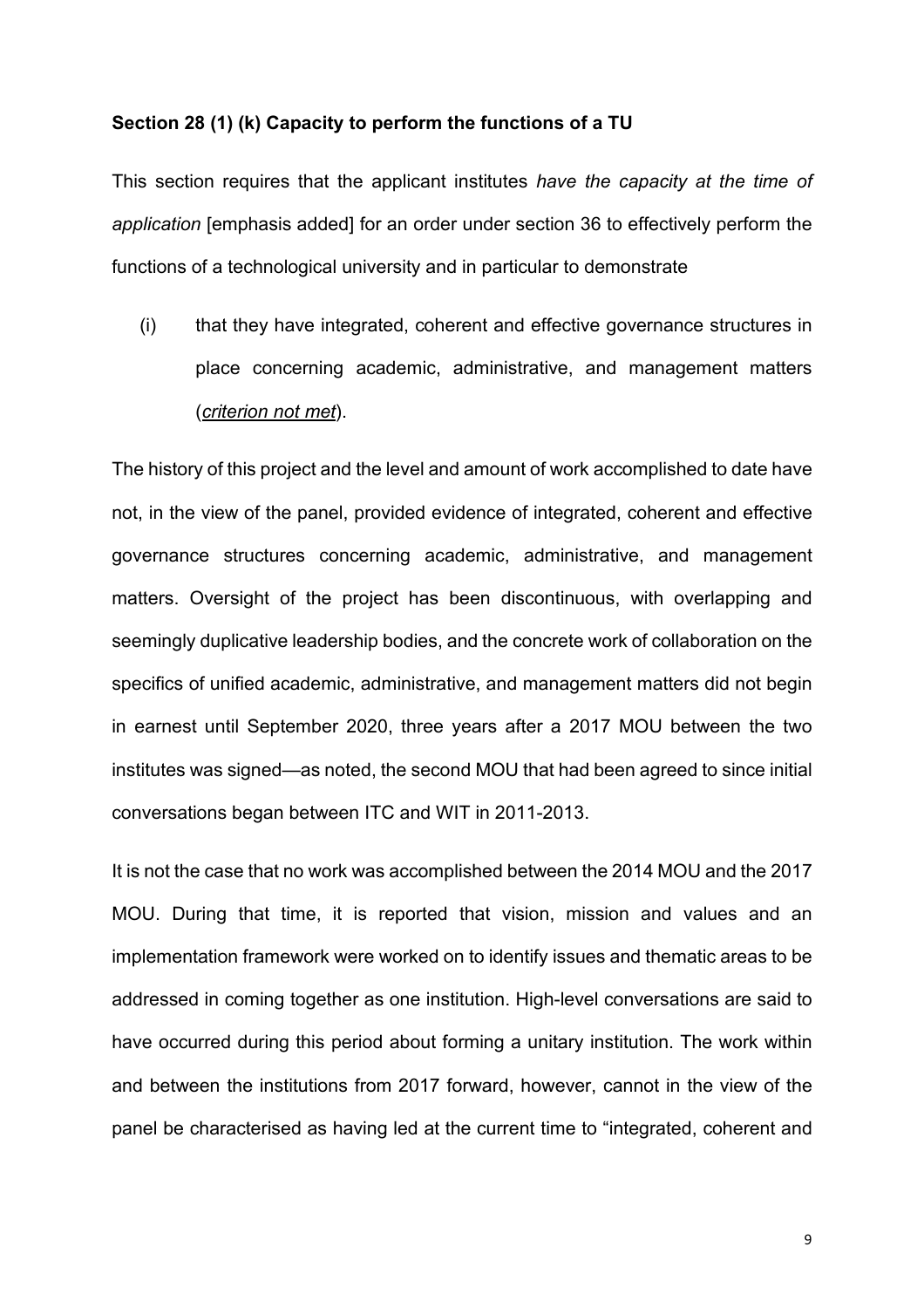effective governance structures in place concerning academic, administrative and management matters" that are the subject of this criterion. To be more specific:

At the time of the signing of the second MOU on October 12, 2017, a Steering Group was created, leadership of and membership in which have changed over time. An external chair was appointed July 19, 2018 and appears to have continued in that position through 24 August 2020. There was a five-month hiatus in meetings between 24 August and December 15, 2020, explained in the minutes as have arisen from a change of government and the fact that both governing bodies' terms had expired. It was not until the group was revived in December 15, 2020 under the leadership of the two governing body chairs that administrative and professional staff and students were included in the group.

The current Steering Group consists of the governing body chairs, two institutional presidents; academic, administrative and professional staff; students; academic staff members; professional and administrative staff members, and two members of the governing bodies of each institute. According to the materials submitted to the panel upon request, it appears that this group held 24 meetings between December 2017 and February 2020 under the leadership of an external chair, and four meetings between August 24, 2020 and March 18, 2021 under the joint chairmanship of the two institutes' governing body chairs. For whatever reason, the terms of reference for the group that were approved August 28, 2020 were revised October 19, 2020.

On July 28, 2020, an external Project Executive Director was appointed to lead a Project Office to provide support to the consortium's work, ultimately to the eight work streams and 33 working groups that were created in September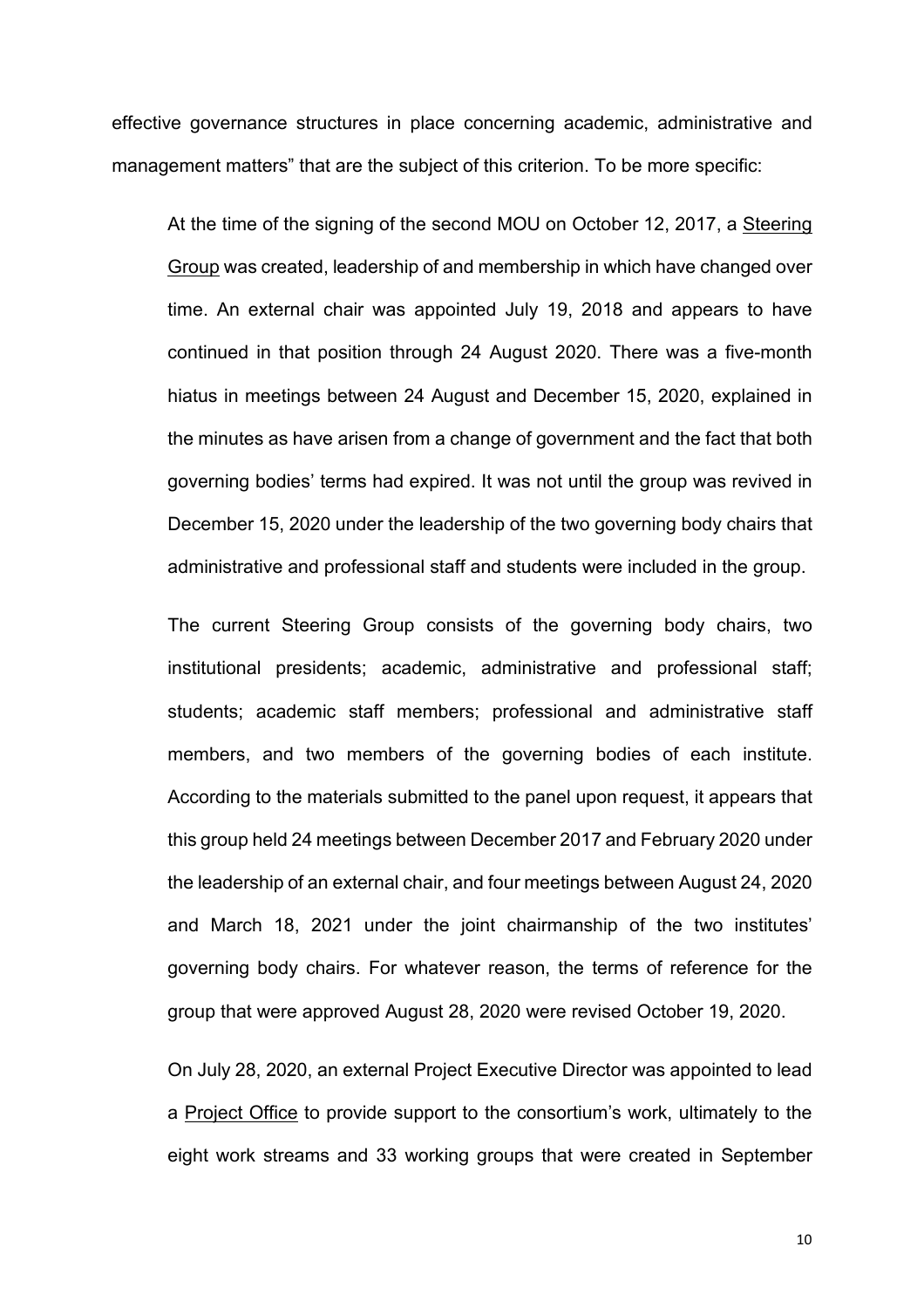2020, nearly three years into the life of the MOU. The Project Office liaises with the two institutional presidents and has been accountable to the Steering Group. The Project Office comprises the Executive Director, an academic advisor, two project directors, an engagement manager, a data coordinator, and eight workstream coordinators (not to be confused with the workstream leaders). It is not clear to the panel why this second body was put in place so far into the consortium's work or why the Steering Group was not sufficient to fulfil the role undertaken by the Project Office. Nor is it clear why working groups were formed only eight months before the consortium's application was submitted to the Minister.

In addition to the Project Office, a Project Team consisting of the Project Office members plus institutional relations facilitators from the PMSS and TUI unions was created and is said to meet weekly. It is not clear to the panel why this group has a separate designation and why the IR facilitators, if crucial to this work, are not considered part of the Project Office.

A Project Leadership Group, chaired by the Project Executive Director, appears to have been formed August 24,2020 and comprises the two leaders of each workstream. This group meets weekly and is, as is the Project Office, accountable to the Steering Group.

On December 4, 2020, a Joint Executive was created as the embryonic executive team for the proposed TU. This group has largely the same membership as the Leadership Group but includes both institutes' presidents. It has the responsibility of reviewing and approving the work products coming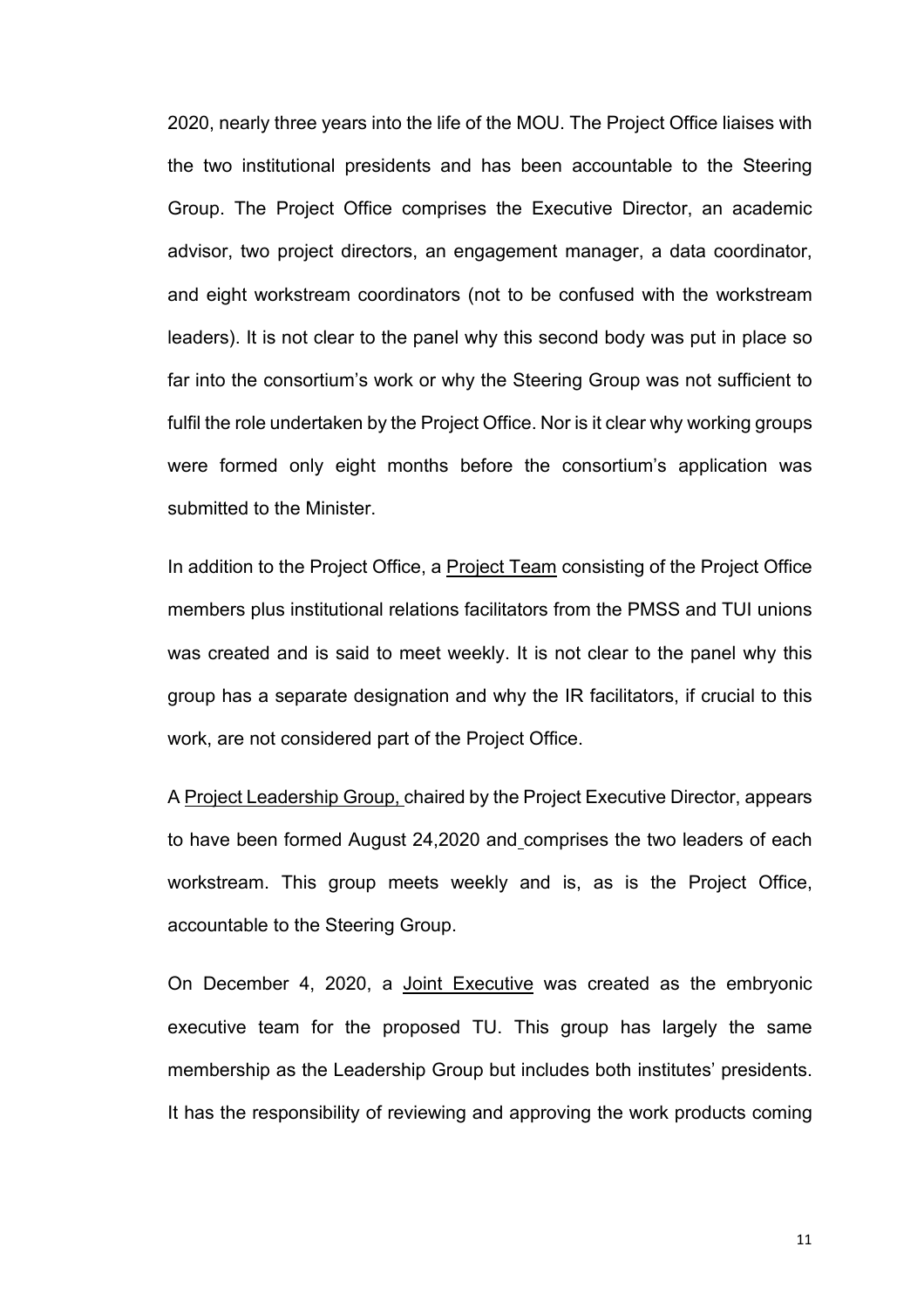from the eight workstreams' 33 working groups that are ultimately to be approved by the appropriate bodies of the TU once formed.

Rather than integrated, coherent, and effective structures, the consortium's history and the existence of these numerous groups indicate to the panel that coherently and steadily leading this project has been a great challenge.

In interviews with a number of staff in academic and administrative areas the panel heard concerns about how the objectives of the TU are to be realized. As noted, it appears to the panel that the intention is for the two current institutions to largely continue operations as they are currently in place and that these operations will be brought together as unified operations after designation day. Indeed, documents from the Joint Executive and others indicate that the consortium has been working on the project seeing it in three phases: one, up to the time of panel review; two, between the review and designation day, and three, after designation day. Much of what the panel saw in plans indicates that the concrete and specific work of bringing separate operations together occurs not only after the panel's review but after designation day.

To many with whom the panel spoke it was not clear exactly how this unification was to be carried out, although there was for the most part (but not always) confidence that it would be done satisfactorily. The panel heard some agreement on what the highest priorities are for being ready on designation day to carry out operations, but even here how those priorities will be realised is not clear. Questions regarding operational issues crucial to opening on day one, particularly regarding IT, HR, and student services, were answered by stating that, for the most part and with the exception of the highest priority items that needed to be resolved, two parallel systems would continue to run past designation day and continue to be worked on. With regard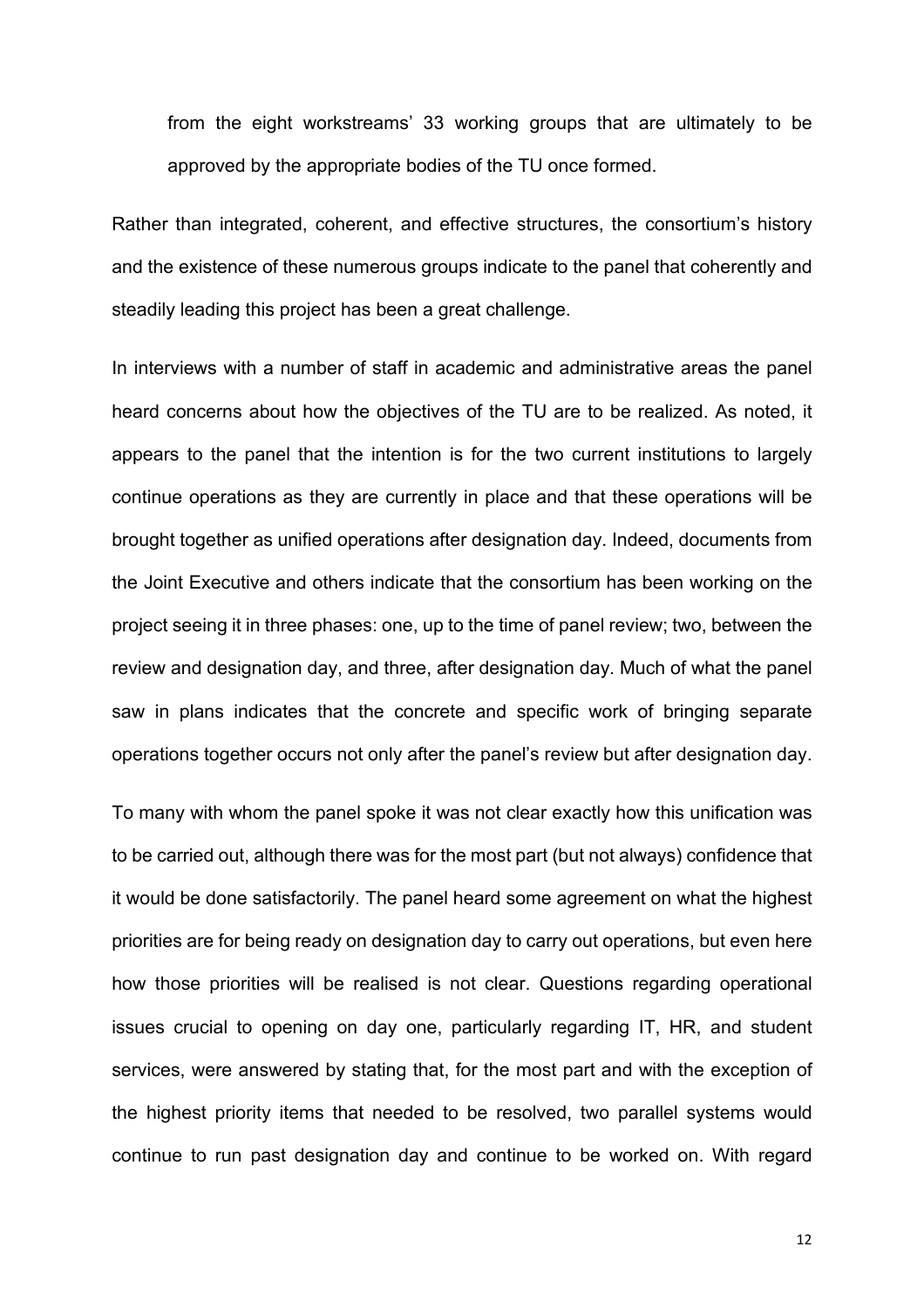specifically to IT, the panel heard that Educampus was engaged in March of 2021 as consultants to identify the tasks and sequencing required to migrate key systems into one IT system for the proposed TU and that institutional staff should be involved as soon as possible in this planning. It appears that central IT systems will be fully integrated and operational only late in 2022, and that planning for a transitional period with separate systems has started only quite recently and is very far from complete.

The panel heard a need for clearer plans and communications about how next steps in the creation of a TU are to be carried out and heard more than once that the work done to date—after an initial period of difficulty that all agreed is now in the past has been largely high-level and strategic, and that working groups are now furiously attempting to create the operational structures that are needed to operate as one institution. The fact that work on the appropriate structures required to be in place in order to meet this criterion was started as late as September 2020 and is far from complete provides a serious challenge to the panel.

Section 28 (k)(ii) requires the demonstration of strong links with business, enterprise, the professions, the community, local interests, and other stakeholders in the region (*criterion met*).

The panel's meeting with representatives of these groups satisfied the panel that there are strong links between them and the consortium.

Section 28 1(k)(iii)) requires applicant institutes to have established procedures in writing for quality assurance, not to have received notice furnished by the QQI, and that QQI approval has not been withdrawn (*criterion met*).

See above, Section 28 1(i)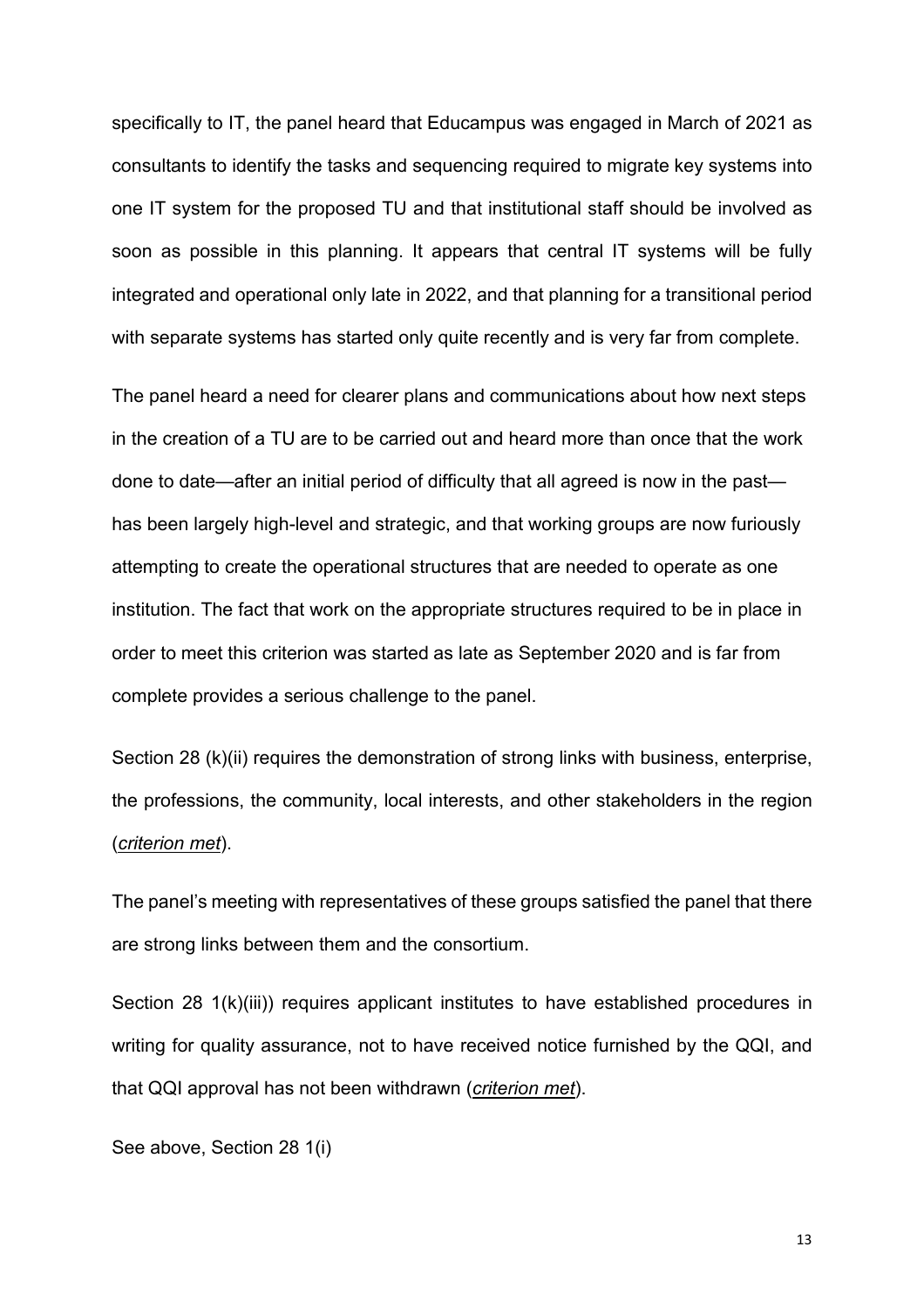Section 28 1(k)(iv) requires applicant institutes to demonstrate that they develop and have procedures in place to further develop programmes that respond to regional needs (*panel is satisfied that the criterion is met).*

From conversations with external stakeholders it is clear that the institutes develop programmes that respond to a wide range of regional needs. The panel finds this work commendable and applauds the institutes for their dedicated efforts in this regard. Some of the work done was reported to serve the region in a spectrum of areas ranging from the arts to the military to prison education to women's centres. The application also noted examples of engagement with a number of industry clusters/networks. It was however less clear that there are procedures in place for further development of such programmes not as independent institutes but as a TU. The consortium's Charter for Programme design states a commitment to these stakeholders, and the application further states that "each faculty, department and programme will be required to demonstrate through formal structures…how they engage with business, enterprise, the professions, the community, local interests and related stakeholders in the region." The development and engagement referred to is in the future tense, under the direction of bodies that understandably are not and cannot yet be created, but the application does indicate that a scoping exercise has been done and that areas for potential development with potential for the South-East region have been identified.

Section 28 1(k)(v) requires applicant institutes to demonstrate that native staff and students have opportunities outside of Ireland for teaching, learning, and research; that such opportunities are available at the applicant institutes for staff and students outside Ireland (*criteria met*); and that the institutes collaborate internationally on joint research projects and for the provision of programmes (*criterion met).*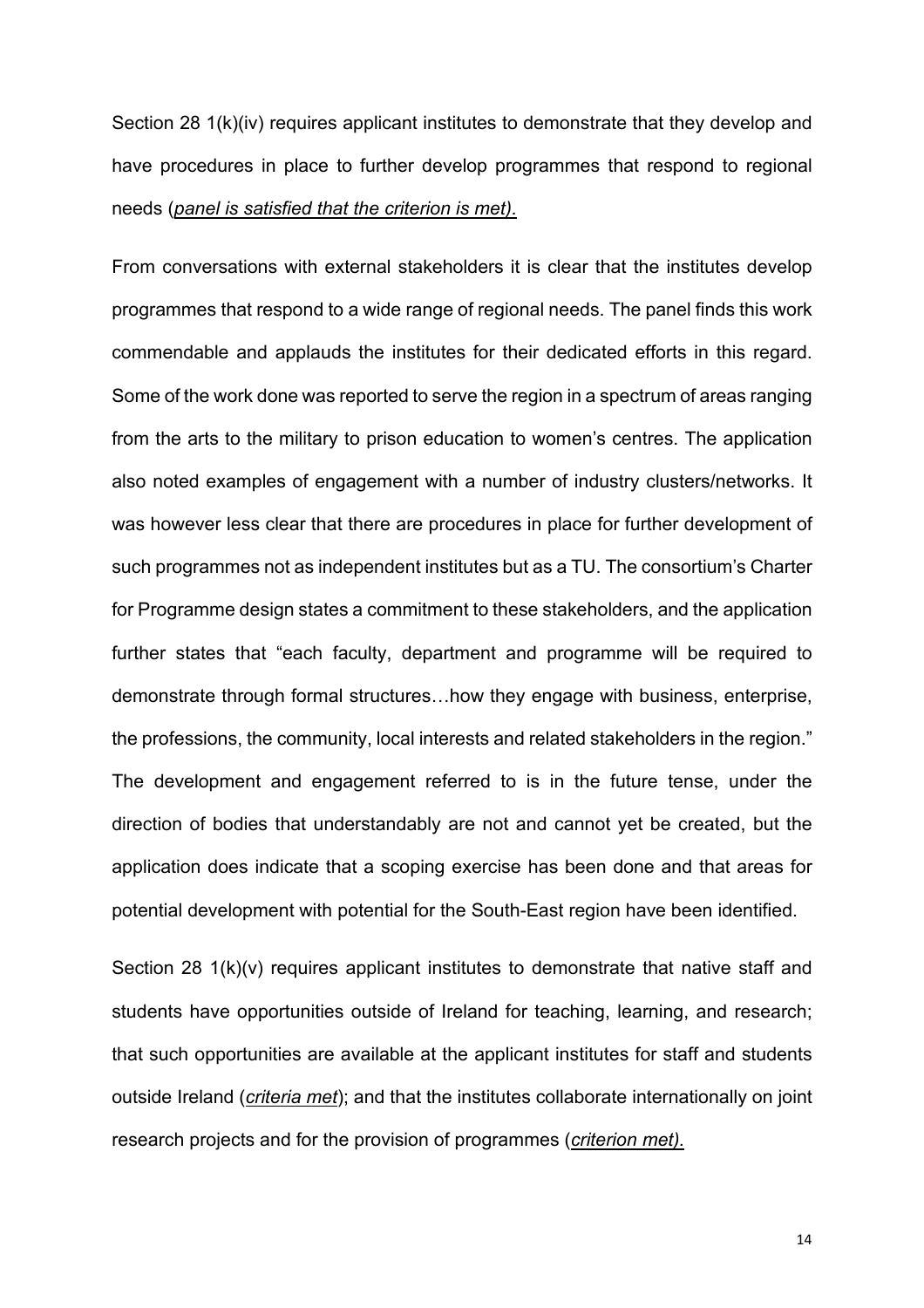The application materials and discussions during the panel's exchanges with consortium representatives provided sufficient evidence of these opportunities and collaborations.

In summary, the panel finds compliance with all criteria delineated in Section 28 1 of the Act, with the exception of the following sub-section of Sections 28 (1)

k(i) : that they have integrated, coherent and effective governance structures in place concerning academic, administrative, and management matters: *not met*

Although the panel's remit was to review the consortium's compliance with criteria listed under Section 28 of the Act, we find it important to note that in our opinion the application that was submitted did not comply with the requirements for an application under Section 30 (b) of the Act. This section states that "An application by applicant institutes...shall include information...(b) demonstrating that plans and arrangements are in place for managing academic, financial, and administrative matters arising on the making of an order under section 36…" (emphasis added). While the panel agrees that the various Section 28 criteria are met either individually by the institutes, which apparently do an excellent job in serving their students and the region, or jointly by the institutes when their individual contributions are looked at collectively, it has serious concerns about the level to which plans and arrangements are in place for managing the academic, financial and administrative matters of a unitary TU. Staff are currently working extremely hard within their working groups, but there remain too many questions of how these two institutions will come together with unified processes and operations by designation day. Indeed, as noted, many of the work products that comprise the nuts and bolts of operations are not planned for until after designation day.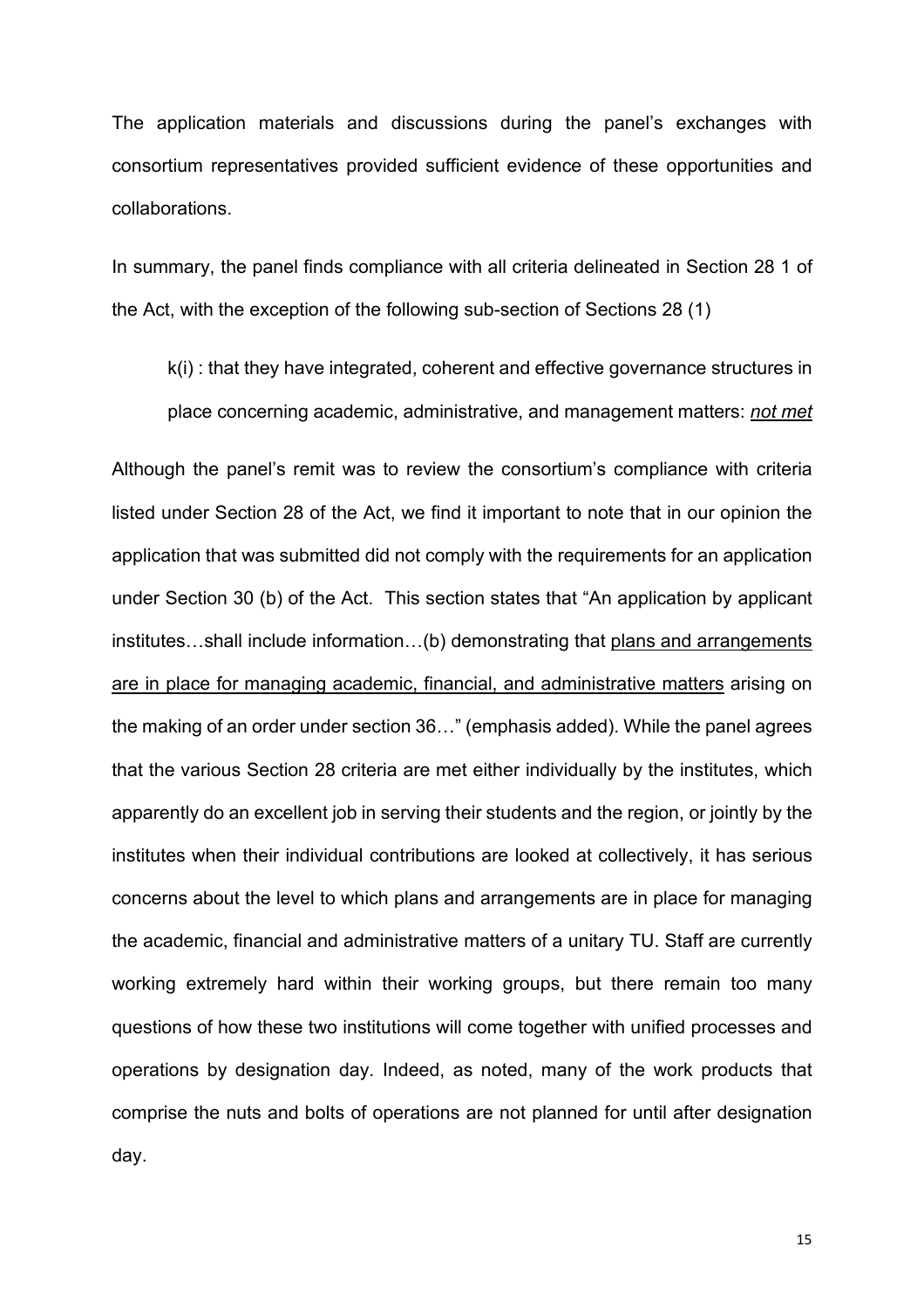In the first interview held with the ITC and WIT presidents and governing body chairs the statement was made that the application had first been completed in 2018. Meeting minutes of the various leadership groups indicate that a great deal of work was done on the application between that initial version and the 2021 submittal reviewed by the panel. Yet the working groups assigned to provide the specific plans and arrangements for a TU, to the extent these could be created pre-designation, became active only eight months prior to the April 30, 2021 submittal. The application is, then, as was agreed to by many of those with whom the panel spoke, strategic and futureoriented rather than focused on the specifics of unitary operations. As was said in one of the discussions held: "what the objectives are is clear, how to reach them is still in question."

### **International Advisory Panel Recommendation to the Minister for Further and Higher Education, Research Innovation and Science.**

While the consortium meets, or is assumed to meet, or has the potential to meet many of the requirements set out in the Technological Universities Act, 2018, it has not provided sufficient convincing evidence of its ability to function as a technological university in the short to mid-term after designation as a TU.

The panel found only an incipient level of integration and partnership across the institutions, although the collegiality among institutional representatives appears real, there are individual long-standing relationships of colleagues in various areas, and the enthusiasm for becoming a TU is clear. The majority of comments received via anonymous emails were positive as well regarding the desire for the creation of a TU in the South-East region. The fact remains, however, that the level of work completed to date, after four to nine years of expressing the intention to become one institution,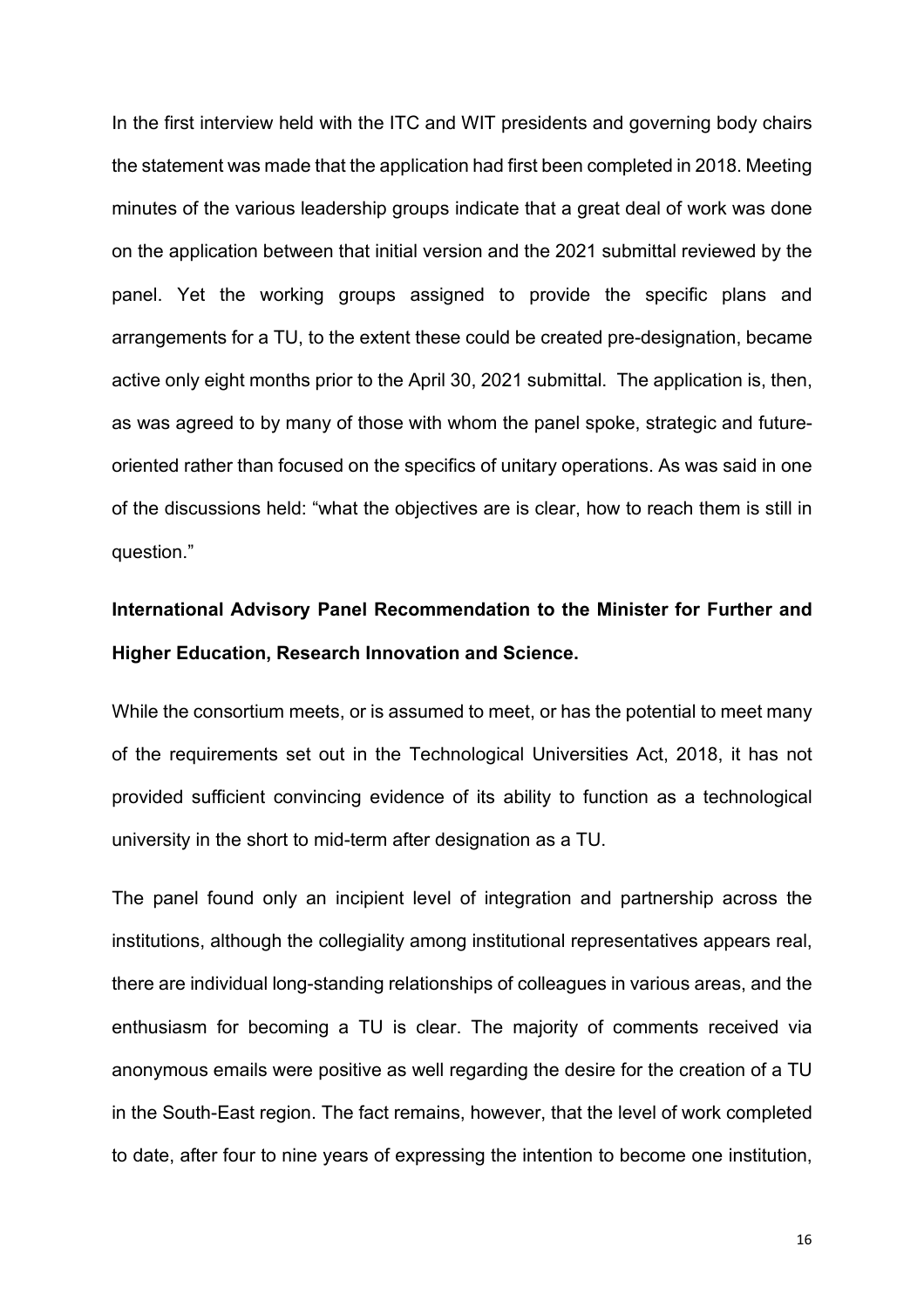does not provide sufficient evidence to the panel of the consortium's ability to function as a TU for it to recommend approval at this time.

The panel recommends that the consortium's work planned to occur post-panel review up to designation day related to the domains of IT, HR, and Student Services be completed before determining whether this designation should be granted. More specifically, a detailed plan should be created including timelines and the deliverables required to ensure that sufficient governing structures in the areas of administration and services will be in place to allow the two separate institutes to successfully and safely become one legal entity. The timelines should be realistic and credible. In addition to convincing plans for such governing structures, there should be an account of the services within these domains that, if not ready on designation day, would hamper crucial TU operations. If the timelines included with these plans extend beyond designation day, there should be clear transition plans including fall-back options demonstrating that the TU can continue to act as one legal entity and have all crucial operations continue without interruption.

#### **Further Comments and Suggestions Related to this Review**

The panel understands that there have been challenges and difficulties along the way since the consortium first held discussions in 2011-2012 regarding becoming one institution. These include initial rejections of the most recent MOU by first one, then the other institute, and the need to resolve the issue of semesterisation, since resolved, that delayed progress toward desired ends. Understanding these issues and realising that the necessary work to create the structures of a TU could not occur until these issues were resolved do not, however, change the reality of where the consortium stands now in relation to the end goal of becoming a TU.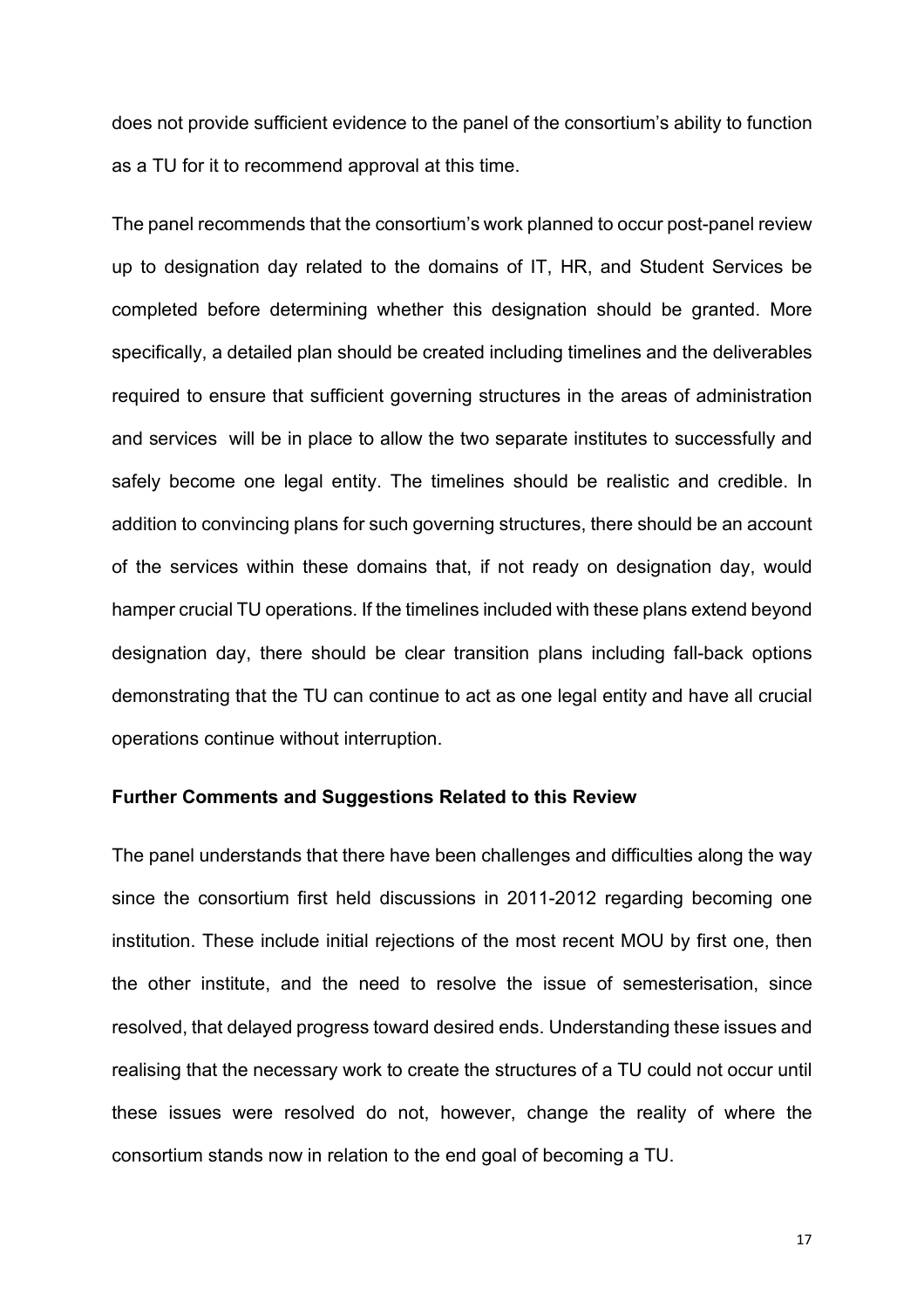An ongoing issue in Ireland related to the expansion of research at the Institutes of Technology is the existing staff contract that require 16-18 hours of teaching time per week, making it difficult for staff to engage in research without certain workarounds that have been put in place to free time for research activity. It is the panel's understanding that recommendations from the OECD are expected in the coming months related to this contract's amendment to address this issue, and it is the panel's hope that this issue may be resolved soon and that it will be found satisfactory to allow for the balance of teaching, research, and service appropriate to a TU.

#### **Post Script**

The panel members would like to express their sincere appreciation to the Minister and the HEA for the privilege of having served on this advisory panel. They would like to thank the leadership of the two institutes and their staff, students and stakeholders for meeting them and providing their candid responses to questions posed during to this process of review. And the panel sends a special note of thanks to the HEA staff who supported their work diligently, professionally, efficiently and with unfailing good spirits, defying time zone differences to respond quickly to all of the panel's questions and requests. We could not have done it without this excellent support and partnership.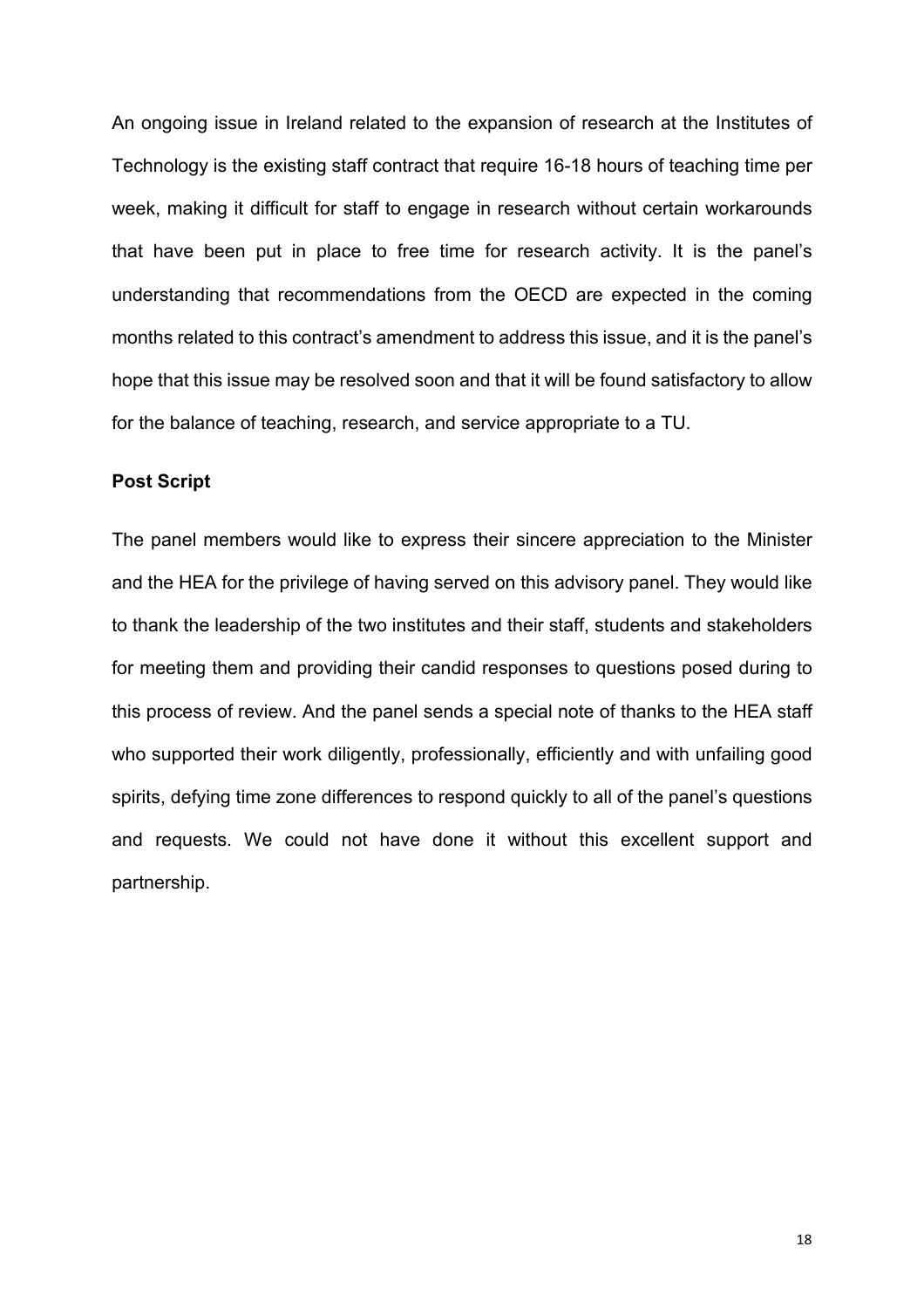### **Appendix 1: TUSEI TU Review Schedule**

| <b>Schedule TU Panel - TUSEI Review</b> |                                                                              |
|-----------------------------------------|------------------------------------------------------------------------------|
| <b>Monday 5th July 2021</b>             |                                                                              |
| $13:00 - 13:45$                         | <b>Advisory Panel session with HEA Executive</b>                             |
| $13:45 - 14:15$                         | Presentation on Technological Sector by Dr Joseph Ryan, CEO, Technological   |
|                                         | <b>Higher Education Association (THEA)</b>                                   |
| $14:15 - 14:45$                         | <b>Advisory Panel break</b>                                                  |
| 14:45 - 15:30                           | Advisory Panel session with Quality and Qualifications Ireland (QQI)         |
| 15:30 - 15:45                           | <b>Advisory Panel break</b>                                                  |
| $15:45 - 16:30$                         | <b>Advisory Panel session with BDO re Metrics Review</b>                     |
| $16:30 - 17:00$                         | Close out discussion (Advisory Panel only)                                   |
| <b>Wednesday 7th July 2021</b>          |                                                                              |
| $13:00 - 13:45$                         | Advisory Panel session with Presidents and Governing Body Chairs             |
| $13:45 - 14:00$                         | <b>Advisory Panel break</b>                                                  |
| $14:00 - 15:00$                         | Advisory Panel session with External Stakeholders 1: Business and            |
|                                         | <b>Enterprise</b>                                                            |
| 15:00 - 15:30                           | <b>Advisory Panel break</b>                                                  |
| 15:30 - 16:30                           | Advisory Panel session with External Stakeholders 2: Civic / Cultural/       |
|                                         | <b>Education</b>                                                             |
| $16:30 - 17:00$                         | Close out discussion (Advisory Panel only)                                   |
| Thursday 8th July 2021                  |                                                                              |
| $13:00 - 14:00$                         | <b>Advisory Panel session with Joint Executive</b>                           |
| $14:00 - 14:15$                         | <b>Advisory Panel break</b>                                                  |
| $14:15 - 15:15$                         | <b>Advisory Panel session - Academic Delivery, including Apprenticeships</b> |
| $15:15 - 15:45$                         | <b>Advisory Panel break</b>                                                  |
| $15:45 - 16:45$                         | Advisory Panel session - Research, Development, Innovation and Graduate      |
|                                         | <b>Studies</b>                                                               |
| $16:45 - 17:15$                         | Close out discussion (Advisory Panel only)                                   |
| Friday 9th July 2021                    |                                                                              |
| 13:00 - 14:00                           | <b>Advisory Panel session with Student Union representatives</b>             |
| $14:00 - 14:15$                         | <b>Advisory Panel break</b>                                                  |
| $14:15 - 15:15$                         | Advisory Panel session with Staff Representative Bodies (TUI)                |
| 15:15 - 15:45                           | <b>Advisory Panel break</b>                                                  |
| $15:45 - 16:45$                         | Advisory Panel session with Staff Representative Bodies (PMSS)               |
| $16:45 - 17:15$                         | Close out discussion (Advisory Panel only)                                   |